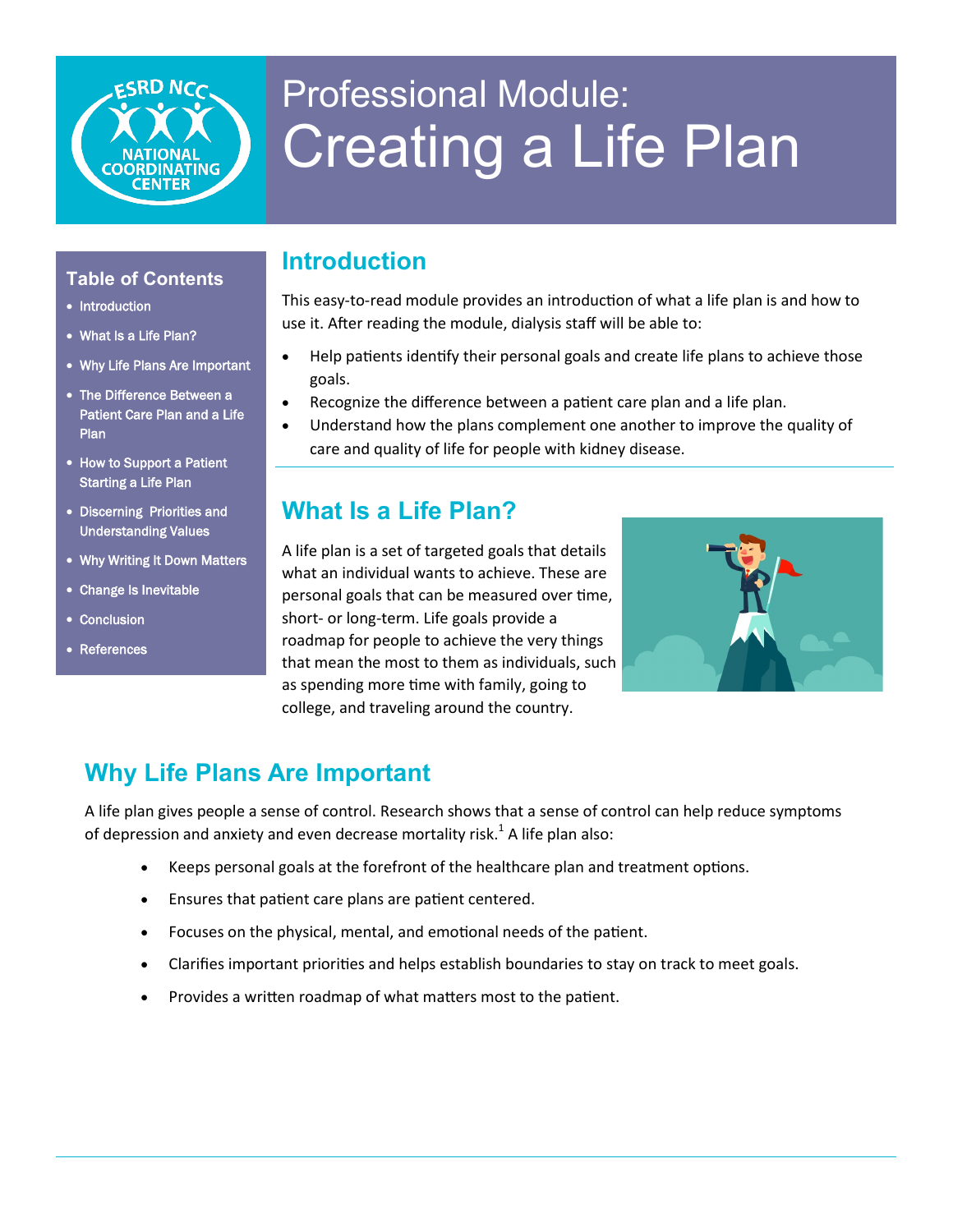## **The Difference Between a Patient Care Plan and a Life Plan**

Life plans are built around personal goals, aspirations, and dreams. These goals can relate to things such as going back to school or work, volunteering for an organization, traveling to a place where someone has always wanted to visit, or spending time with and supporting family. Creating personal goals empowers people to take charge of their lives while providing them with something for which to strive in their circumstances. Setting and achieving goals can also provide a sense of well-being and satisfaction when people meet or exceed the goals.

A patient care plan is a clinical approach to ensuring patients stay as healthy as they can with kidney disease. The care plan is an individualized approach to the treatment for kidney disease.

In many cases, the nephrology nurse, dietician, physician, and social worker will be the advocates of the care plan, while the patient will be the advocate of the life plan.

**How to Support a Patient Starting a Life Plan** 

It's important to recognize where the patient is in his or her end stage renal disease (ESRD) and life journeys. The goals and plans of a patient who started dialysis six months ago might be very different than the goals and plans of a patient that has been on dialysis for two to three years. A patient just starting dialysis may not be able to consider a three- to five-year life plan. This patient's life plan may have more energy after dialysis treatments for six months, and that is okay. Including a care partner, friend, or family member can help the patient fulfill his or her personal goals.

Here are some common areas and goals that patients may want to include in their life plans:

- Health and well-being
	- $\Diamond$  Prepare healthier meals
	- Join a yoga or dance class
- Relationships
	- $\Diamond$  Spend more time with spouse or partner and/or extended family
	- $\lozenge$  Connect with friends
- Career
	- $\Diamond$  Go back to work
	- Earn a degree or return to school
- **Community** 
	- $\Diamond$  Volunteer with a non-profit organization
	- $\Diamond$  Start or resume a hobby
	- $\Diamond$  Attend church and join activities
- **Travel** 
	- $\Diamond$  Go to places that they have always wanted to experience
	- $\Diamond$  Visit with family and friends in distant locations

*"I want to travel to places near and far and visit with family and friends."*

The care plan covers things like a patient's dialysis routine, modality choice, transitioning from in-center to home dialysis or receiving a transplant, medication management, renal diet, treatments for other health conditions, daily exercise, and social connections.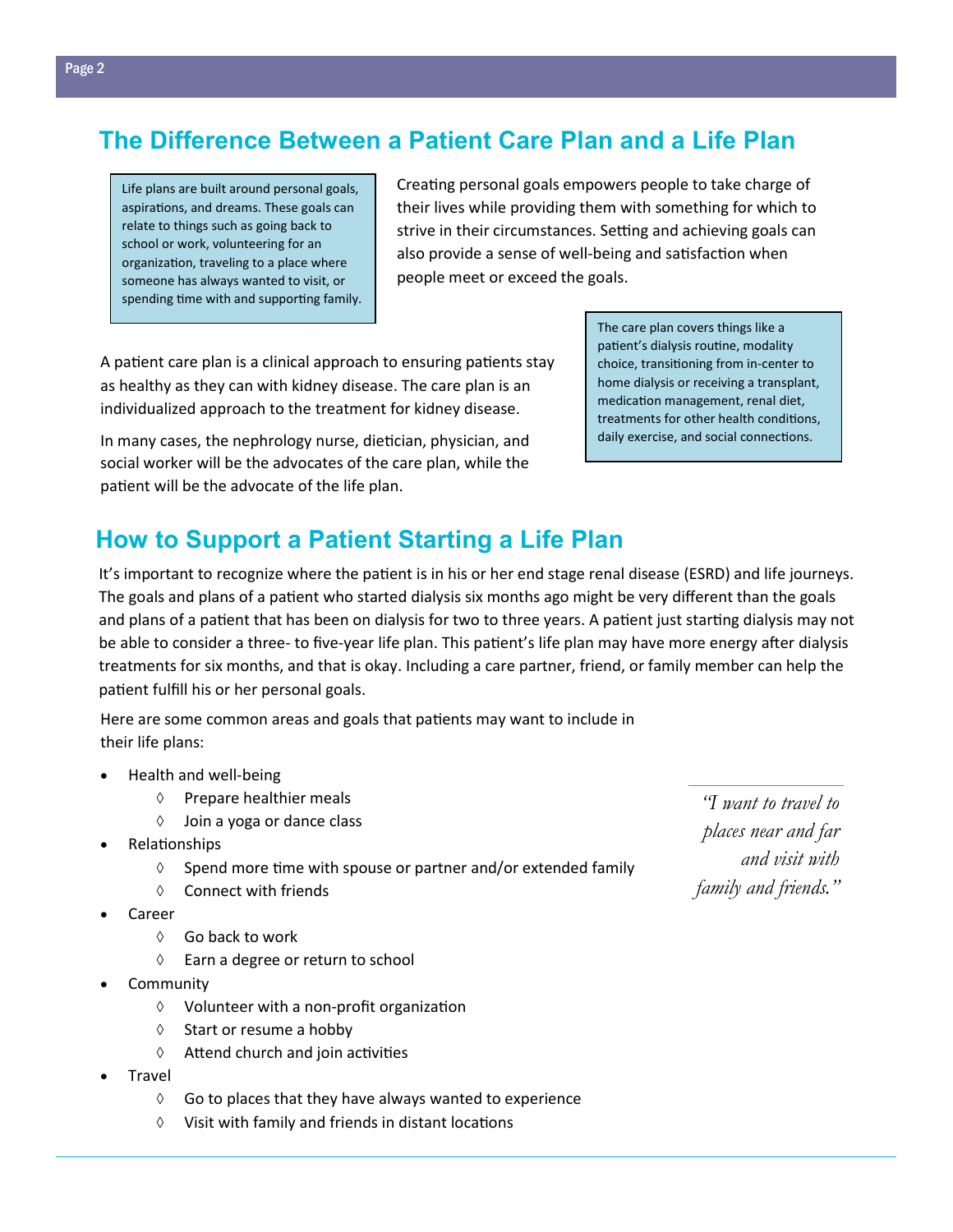Creating a life plan takes personal reflection about goals and what a person wants to achieve. This is not an easy process, but it can be a fulfilling and rewarding journey. To help patients get started, staff may want to start with the sample questions below. Asking these questions helps remind patients of positive and successful situations in their lives. Recalling successful times can provide the self-motivation and empowerment needed to create goals and a plan to achieve them. $<sup>2</sup>$ </sup>



Patients may want to see a new city!

- What is something you never thought you would do, but you did it? Why did you do it?
- Where have you lived, learned, and experienced your greatest successes, or the most joy in your life?
- When did you have to do the hard work to make something happen for yourself? What was it? What did you do?
- What motivated you to work so hard to achieve what you wanted?

#### **Discerning Priorities and Understanding Values**

Without a consistent focus on priorities, over time, personal goals will take second place to the obstacles and challenges that patients may face in living with kidney disease. Establishing priorities and knowing personal values help to keep a life plan on course to meet personal goals. Personal values have deep individual meaning. Below are examples of high-level personal values.

**Unshakeable values** (Friendships, family, faith, personal and professional boundaries) **Material values** (Things that make life better like music, technology, entertainment, travel, sports, fashion, art) **Personal values** (Integrity, trust, loyalty, honesty, kindness, empathy)

Developing a life plan can be challenging. The following scenario illustrates the steps to create a life plan. These steps can help the care team guide patients through the life planning process.

| <b>Identify the Goal</b>                                    | Joe is an in-center dialysis patient. He has expressed interest in going back to<br>work for his church on Monday, Wednesday, and Friday.                                                                                                                                                                                                                                                                                                                                      |
|-------------------------------------------------------------|--------------------------------------------------------------------------------------------------------------------------------------------------------------------------------------------------------------------------------------------------------------------------------------------------------------------------------------------------------------------------------------------------------------------------------------------------------------------------------|
| <b>Prioritize the Future</b>                                | On several occasions, he has told his social worker how much he misses<br>supporting his congregation and being with people he has known for years. Joe<br>is currently dialyzing in-center on the same schedule as the church work<br>schedule.                                                                                                                                                                                                                               |
| <b>Create an Action Plan</b>                                | As the social worker, you discuss dialysis options with Joe, including doing home<br>dialysis. You explain that by doing home dialysis, Joe will have flexibility to<br>dialyze when he wants and will not have to wait for a chair to open on the<br>Tuesday, Thursday, Saturday dialysis shifts.                                                                                                                                                                             |
| <b>Monitor the Progress and Celebrate</b><br><b>Success</b> | After a couple of weeks, Joe brings up dialyzing at home and would like to learn<br>more about it. You review home dialysis options with Joe and help him create a<br>care plan to transition to home hemodialysis. Each week, Joe continues to<br>progress through the home hemodialysis training. Finally, Joe is ready to do<br>dialysis at home. After about two months of adjusting to home hemodialysis, he<br>has achieved his life plan goal of working at his church. |